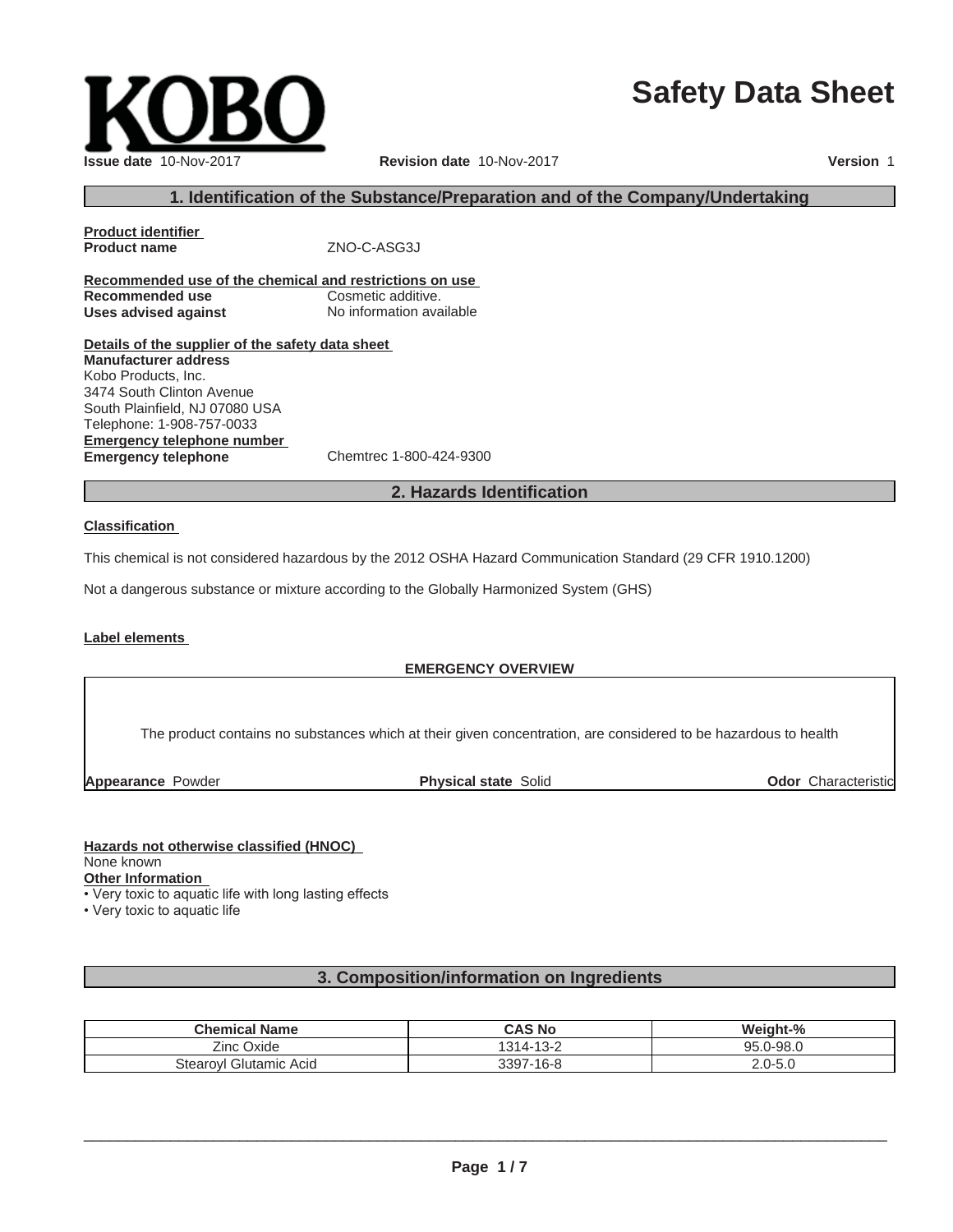#### **4. First aid measures**

 $\_$  ,  $\_$  ,  $\_$  ,  $\_$  ,  $\_$  ,  $\_$  ,  $\_$  ,  $\_$  ,  $\_$  ,  $\_$  ,  $\_$  ,  $\_$  ,  $\_$  ,  $\_$  ,  $\_$  ,  $\_$  ,  $\_$  ,  $\_$  ,  $\_$  ,  $\_$  ,  $\_$  ,  $\_$  ,  $\_$  ,  $\_$  ,  $\_$  ,  $\_$  ,  $\_$  ,  $\_$  ,  $\_$  ,  $\_$  ,  $\_$  ,  $\_$  ,  $\_$  ,  $\_$  ,  $\_$  ,  $\_$  ,  $\_$  ,

#### **First aid measures**

| <b>General advice</b>                                                      | If symptoms persist, call a physician.                                                                                             |  |
|----------------------------------------------------------------------------|------------------------------------------------------------------------------------------------------------------------------------|--|
| Eye contact                                                                | Rinse immediately with plenty of water, also under the eyelids, for at least 15 minutes. If<br>symptoms persist, call a physician. |  |
| <b>Skin contact</b>                                                        | Wash off immediately with soap and plenty of water while removing all contaminated<br>clothes and shoes.                           |  |
| <b>Inhalation</b>                                                          | Remove to fresh air. If breathing is irregular or stopped, administer artificial respiration.                                      |  |
| Ingestion                                                                  | If swallowed, do not induce vomiting: seek medical advice immediately and show this<br>container or label.                         |  |
| Self-protection of the first aider                                         | Use personal protective equipment as required.                                                                                     |  |
| Most important symptoms and effects, both acute and delayed                |                                                                                                                                    |  |
| <b>Symptoms</b>                                                            | No known effects under normal use conditions.                                                                                      |  |
| Indication of any immediate medical attention and special treatment needed |                                                                                                                                    |  |
| Note to physicians                                                         | Effects of exposure (inhalation, ingestion or skin contact) to substance may be delayed.                                           |  |

# **5. Fire-fighting measures**

#### **Suitable extinguishing media**

Use extinguishing measures that are appropriate to local circumstances and the surrounding environment.

#### **Unsuitable extinguishing media** No information available.

#### **Specific hazards arising from the chemical**

None in particular.

**Explosion data Sensitivity to mechanical impact** None. **Sensitivity to static discharge** None.

# **Protective equipment and precautions for firefighters**

Use personal protective equipment as required.

#### **6. Accidental release measures**

#### **Personal precautions, protective equipment and emergency procedures**

| <b>Personal precautions</b>                          | Use personal protective equipment as required. Avoid contact with eyes. Wash thoroughly<br>after handling. |
|------------------------------------------------------|------------------------------------------------------------------------------------------------------------|
| For emergency responders                             | Use personal protective equipment as required.                                                             |
| <b>Environmental precautions</b>                     | Collect spillage. Do not allow into any sewer, on the ground or into any body of water.                    |
| Methods and material for containment and cleaning up |                                                                                                            |
| <b>Methods for containment</b>                       | Prevent further leakage or spillage if safe to do so.                                                      |
| Methods for cleaning up                              | Avoid creating dust. Sweep up and shovel into suitable containers for disposal.                            |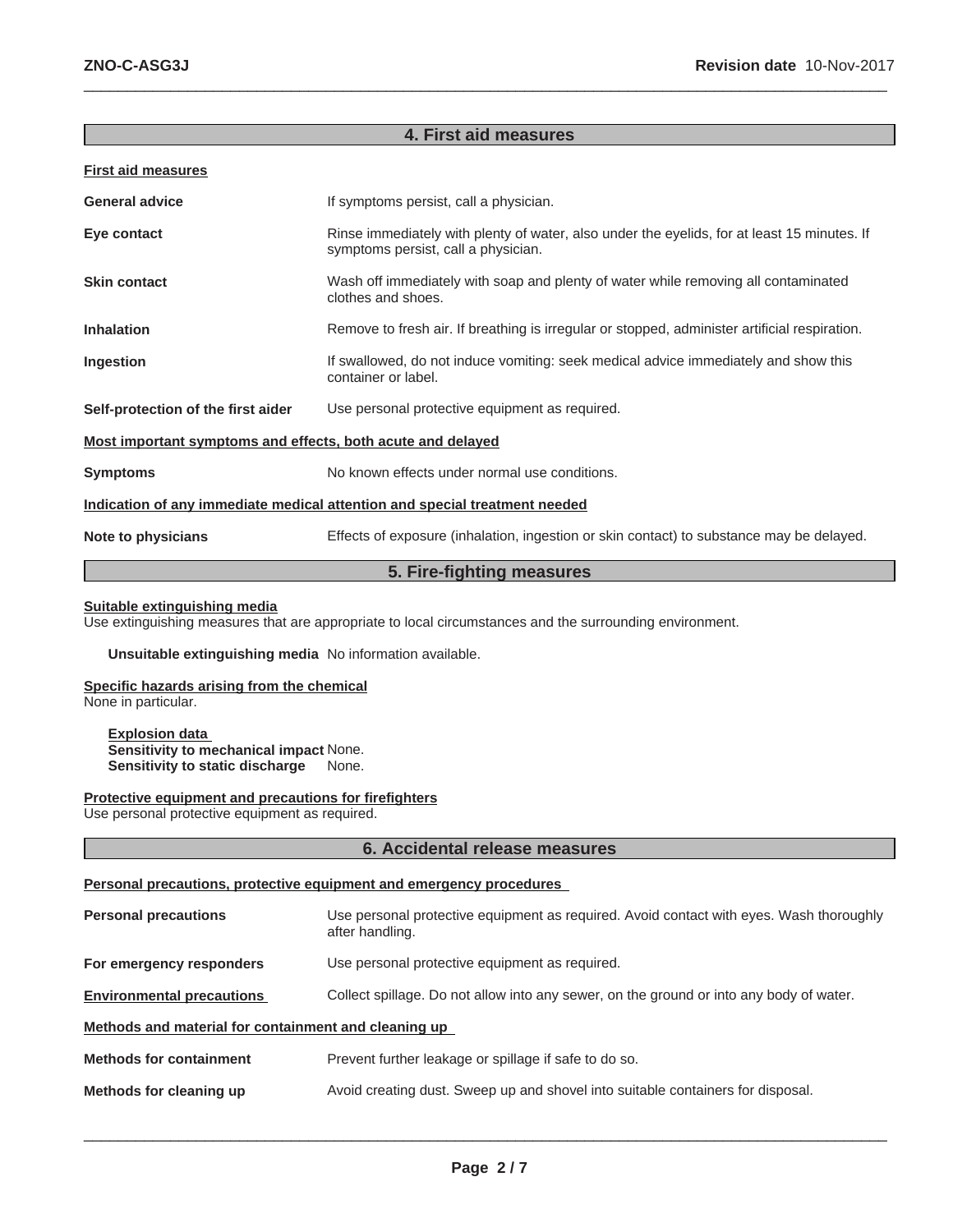**Prevention of secondary hazards** Clean contaminated objects and areas thoroughly observing environmental regulations. **7. Handling and Storage Precautions for safe handling Advice on safe handling** Use personal protective equipment as required. Use only in well-ventilated areas. Wash thoroughly after handling. **Conditions for safe storage, including any incompatibilities Storage conditions** Keep container tightly closed in a dry and well-ventilated place. Store at ambient conditions. **Incompatible materials** Strong oxidizing agents. Strong acids.

 $\_$  ,  $\_$  ,  $\_$  ,  $\_$  ,  $\_$  ,  $\_$  ,  $\_$  ,  $\_$  ,  $\_$  ,  $\_$  ,  $\_$  ,  $\_$  ,  $\_$  ,  $\_$  ,  $\_$  ,  $\_$  ,  $\_$  ,  $\_$  ,  $\_$  ,  $\_$  ,  $\_$  ,  $\_$  ,  $\_$  ,  $\_$  ,  $\_$  ,  $\_$  ,  $\_$  ,  $\_$  ,  $\_$  ,  $\_$  ,  $\_$  ,  $\_$  ,  $\_$  ,  $\_$  ,  $\_$  ,  $\_$  ,  $\_$  ,

# **8. Exposure Controls/Personal Protection**

#### **Control parameters**

#### **Exposure guidelines** .

| <b>Chemical Name</b> | <b>ACGIH TLV</b>            | <b>OSHA PEL</b>                                                                           | <b>NIOSH IDLH</b>                     |
|----------------------|-----------------------------|-------------------------------------------------------------------------------------------|---------------------------------------|
| Zinc Oxide           | STEL: 10 $mq/m3$ respirable | TWA: $5 \text{ mg/m}^3$ fume                                                              | IDLH: $500 \text{ mg/m}^3$            |
|                      | fraction                    | TWA: $15 \text{ mg/m}^3$ total dust                                                       | Ceiling: $15 \text{ mg/m}^3$ dust     |
|                      |                             | TWA: 2 mg/m <sup>3</sup> respirable fraction TWA: 5 mg/m <sup>3</sup> respirable fraction | TWA: $5 \text{ mg/m}^3$ dust and fume |
|                      |                             | (vacated) TWA: $5 \text{ mg/m}^3$ fume                                                    | STEL: $10 \text{ mg/m}^3$ fume        |
|                      |                             | (vacated) TWA: $10 \text{ mg/m}^3$ total                                                  |                                       |
|                      |                             | dust                                                                                      |                                       |
|                      |                             | (vacated) TWA: $5 \text{ mg/m}^3$                                                         |                                       |
|                      |                             | respirable fraction                                                                       |                                       |
|                      |                             | (vacated) STEL: $10 \text{ mg/m}^3$ fume                                                  |                                       |

#### **Appropriate engineering controls**

| <b>Engineering controls</b>                                           | Ensure adequate ventilation, especially in confined areas.                |  |  |
|-----------------------------------------------------------------------|---------------------------------------------------------------------------|--|--|
| Individual protection measures, such as personal protective equipment |                                                                           |  |  |
| <b>Eye/face protection</b>                                            | Wear safety glasses with side shields (or goggles).                       |  |  |
| Skin and body protection                                              | Wear protective gloves and protective clothing.                           |  |  |
| <b>Respiratory protection</b>                                         | In case of insufficient ventilation, wear suitable respiratory equipment. |  |  |
| <b>General hygiene considerations</b>                                 | Handle in accordance with good industrial hygiene and safety practice.    |  |  |

### **9. Physical and Chemical Properties**

#### **Information on basic physical and chemical properties**

| <b>Physical state</b><br>Appearance<br>Color                                                                                                                                                                                           | Solid<br>Powder<br>White | Odor<br><b>Odor threshold</b>                                                                                                                                                                                 | Characteristic<br>No information available |
|----------------------------------------------------------------------------------------------------------------------------------------------------------------------------------------------------------------------------------------|--------------------------|---------------------------------------------------------------------------------------------------------------------------------------------------------------------------------------------------------------|--------------------------------------------|
| <b>Property</b><br>рH<br>Melting point / freezing point<br>Boiling point / boiling range<br><b>Flash point</b><br><b>Evaporation rate</b><br>Flammability (solid, gas)<br><b>Flammability limit in air</b><br>Upper flammability limit | <b>Values</b>            | Remarks •<br>No information available<br>No information available<br>No information available<br>No information available<br>No information available<br>No information available<br>No information available |                                            |
| Lower flammability limit                                                                                                                                                                                                               |                          | No information available                                                                                                                                                                                      |                                            |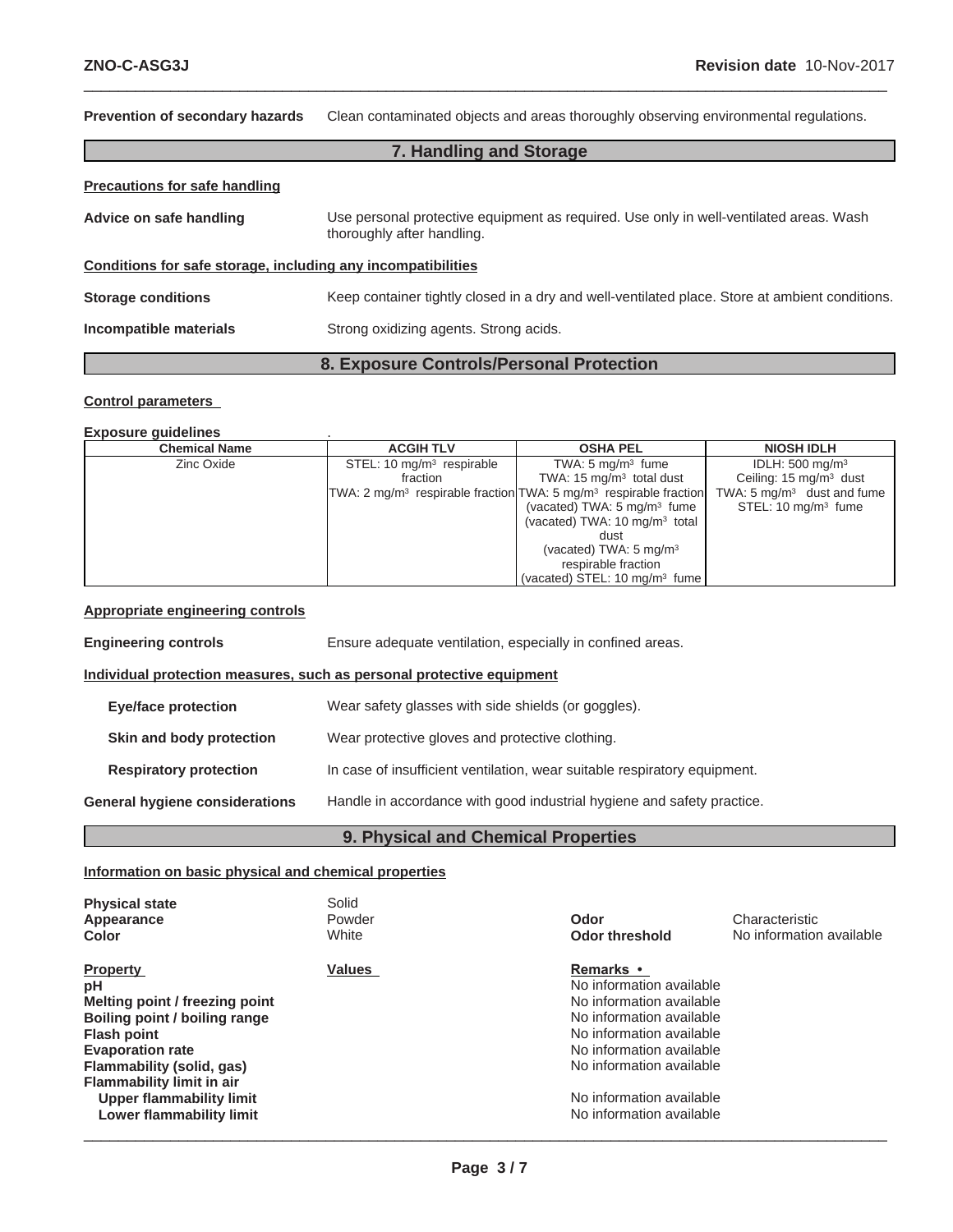| Vapor pressure                   |                          |
|----------------------------------|--------------------------|
| Vapor density                    |                          |
| <b>Specific gravity</b>          |                          |
| <b>Water solubility</b>          | Insoluble in water       |
| Solubility in other solvents     |                          |
| <b>Partition coefficient</b>     |                          |
| <b>Autoignition temperature</b>  |                          |
| <b>Decomposition temperature</b> |                          |
| <b>Kinematic viscosity</b>       |                          |
| <b>Dynamic viscosity</b>         |                          |
| <b>Explosive properties</b>      |                          |
| <b>Oxidizing properties</b>      |                          |
|                                  |                          |
| <b>Other Information</b>         |                          |
|                                  |                          |
| Softening point                  | No information available |

**Molecular weight** No information available **VOC content (%)** No information available **Density** No information available **Bulk density** No information available

**No information available No information available Specific gravity** No information available

**No information available No information available Autoignition temperature** No information available No information available **No information available No information available Explosive properties** No information available **Oxidizing properties** No information available

# **10. Stability and Reactivity**

 $\_$  ,  $\_$  ,  $\_$  ,  $\_$  ,  $\_$  ,  $\_$  ,  $\_$  ,  $\_$  ,  $\_$  ,  $\_$  ,  $\_$  ,  $\_$  ,  $\_$  ,  $\_$  ,  $\_$  ,  $\_$  ,  $\_$  ,  $\_$  ,  $\_$  ,  $\_$  ,  $\_$  ,  $\_$  ,  $\_$  ,  $\_$  ,  $\_$  ,  $\_$  ,  $\_$  ,  $\_$  ,  $\_$  ,  $\_$  ,  $\_$  ,  $\_$  ,  $\_$  ,  $\_$  ,  $\_$  ,  $\_$  ,  $\_$  ,

#### **Reactivity**

No data available

#### **Chemical stability**

Stable under normal conditions.

#### **Possibility of hazardous reactions**

None under normal processing.

**Hazardous polymerization** Hazardous polymerization does not occur.

**Conditions to avoid**

None known.

**Incompatible materials** Strong oxidizing agents. Strong acids.

**Hazardous decomposition products**

None under normal use conditions.

# **11. Toxicological Information**

#### **Information on likely routes of exposure**

#### **Product information**

| <b>Inhalation</b> | No data available. |  |
|-------------------|--------------------|--|
|                   |                    |  |

**Eye contact** No data available.

**Skin contact** No data available.

**Ingestion** No data available.

#### **Component information**

| <b>Chemical Name</b>   | Oral LD50              | <b>Dermal LD50</b> | <b>Inhalation LC50</b> |
|------------------------|------------------------|--------------------|------------------------|
| Zinc Oxide             | ' Rat<br>. 5000 mg/kg  | >2000 mg/kg (Rat)  |                        |
| Stearoyl Glutamic Acid | Rat<br>a/ka<br>$= 0.5$ |                    |                        |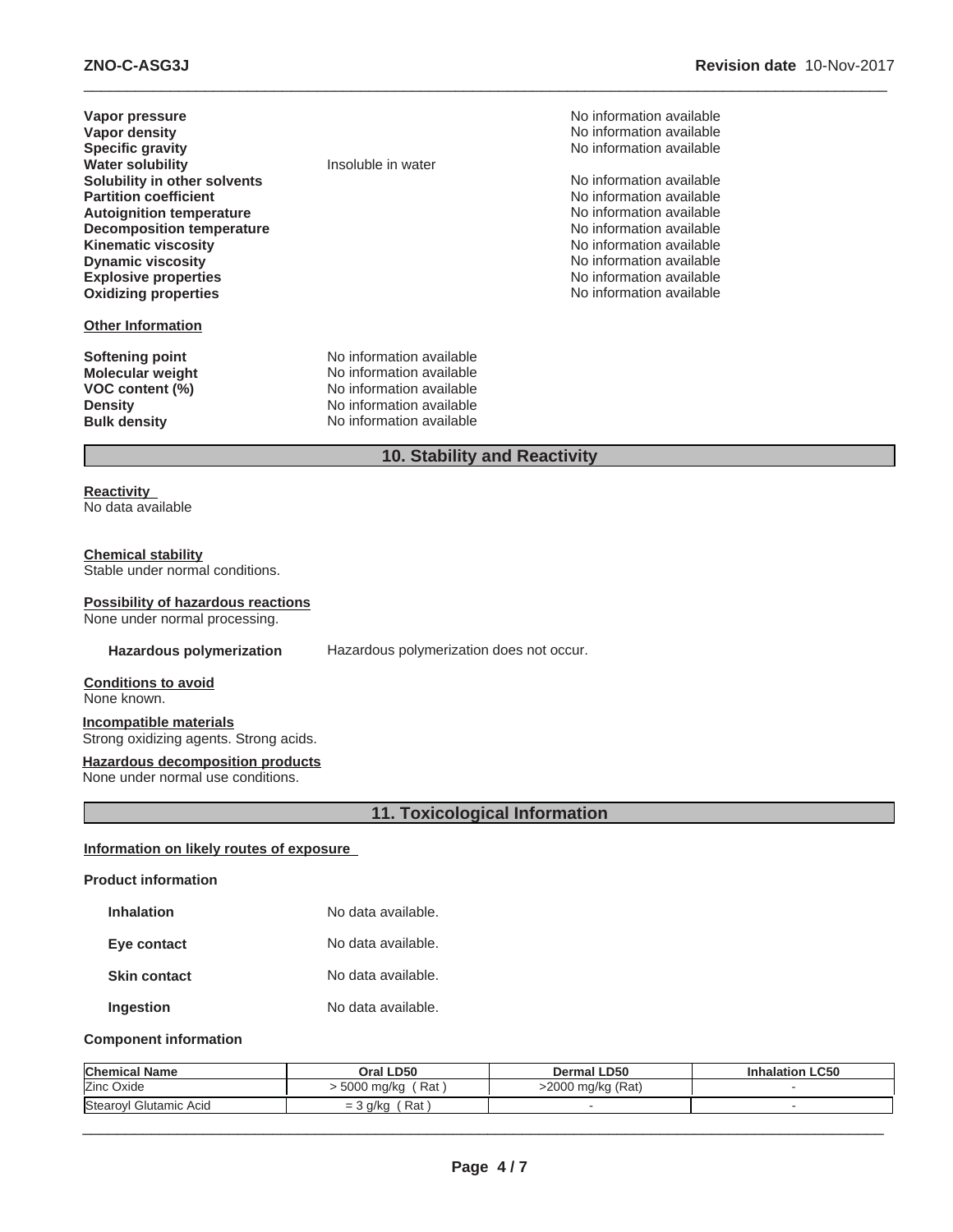#### **Information on toxicological effects**

| <b>Symptoms</b>                   | No information available.                                                                                 |
|-----------------------------------|-----------------------------------------------------------------------------------------------------------|
|                                   | Delayed and immediate effects as well as chronic effects from short and long-term exposure                |
| <b>Skin corrosion/irritation</b>  | No information available.                                                                                 |
| Serious eye damage/eye irritation | No information available.                                                                                 |
| <b>Irritation</b>                 | No information available.                                                                                 |
| <b>Corrosivity</b>                | No information available.                                                                                 |
| <b>Sensitization</b>              | No information available.                                                                                 |
| Germ cell mutagenicity            | No information available.                                                                                 |
| Carcinogenicity                   | This product does not contain any carcinogens or potential carcinogens as listed by OSHA.<br>IARC or NTP. |
| <b>Reproductive toxicity</b>      | No information available.                                                                                 |
| <b>STOT - single exposure</b>     | No information available.                                                                                 |
| <b>STOT - repeated exposure</b>   | No information available.                                                                                 |
| <b>Aspiration hazard</b>          | No information available.                                                                                 |

 $\_$  ,  $\_$  ,  $\_$  ,  $\_$  ,  $\_$  ,  $\_$  ,  $\_$  ,  $\_$  ,  $\_$  ,  $\_$  ,  $\_$  ,  $\_$  ,  $\_$  ,  $\_$  ,  $\_$  ,  $\_$  ,  $\_$  ,  $\_$  ,  $\_$  ,  $\_$  ,  $\_$  ,  $\_$  ,  $\_$  ,  $\_$  ,  $\_$  ,  $\_$  ,  $\_$  ,  $\_$  ,  $\_$  ,  $\_$  ,  $\_$  ,  $\_$  ,  $\_$  ,  $\_$  ,  $\_$  ,  $\_$  ,  $\_$  ,

# **12. Ecological Information**

#### **Ecotoxicity**

Very toxic to aquatic life with long lasting effects

| <b>Chemical Name</b> | plants<br>nciuatic<br>Algae/agu         | Fix.                                             | $"r \rightarrow r \rightarrow \sim \sim \sim$<br>uuslauto |
|----------------------|-----------------------------------------|--------------------------------------------------|-----------------------------------------------------------|
| --<br>Zinc'<br>Oxide | $\sim$ $\sim$<br>ima/'<br>$\sim$<br>יטש | ~-<br>106 <sub>k</sub><br>l ma/<br>$\sim$<br>ユレー |                                                           |

#### **Persistence and degradability**

No information available.

#### **Bioaccumulation**

No information available.

**Other adverse effects** No information available

# **13. Disposal Considerations**

**Waste treatment methods**

| Disposal of wastes     | Disposal should be in accordance with applicable regional, national and local laws and<br>regulations. |
|------------------------|--------------------------------------------------------------------------------------------------------|
| Contaminated packaging | Disposal should be in accordance with applicable regional, national and local laws and<br>regulations. |

This product contains one or more substances that are listed with the State of California as a hazardous waste.

| Chemical Name            | Waste<br><b>California</b><br>Status<br>Hazardous |  |
|--------------------------|---------------------------------------------------|--|
| --<br>∽<br>∠ınc<br>Oxide | oxic                                              |  |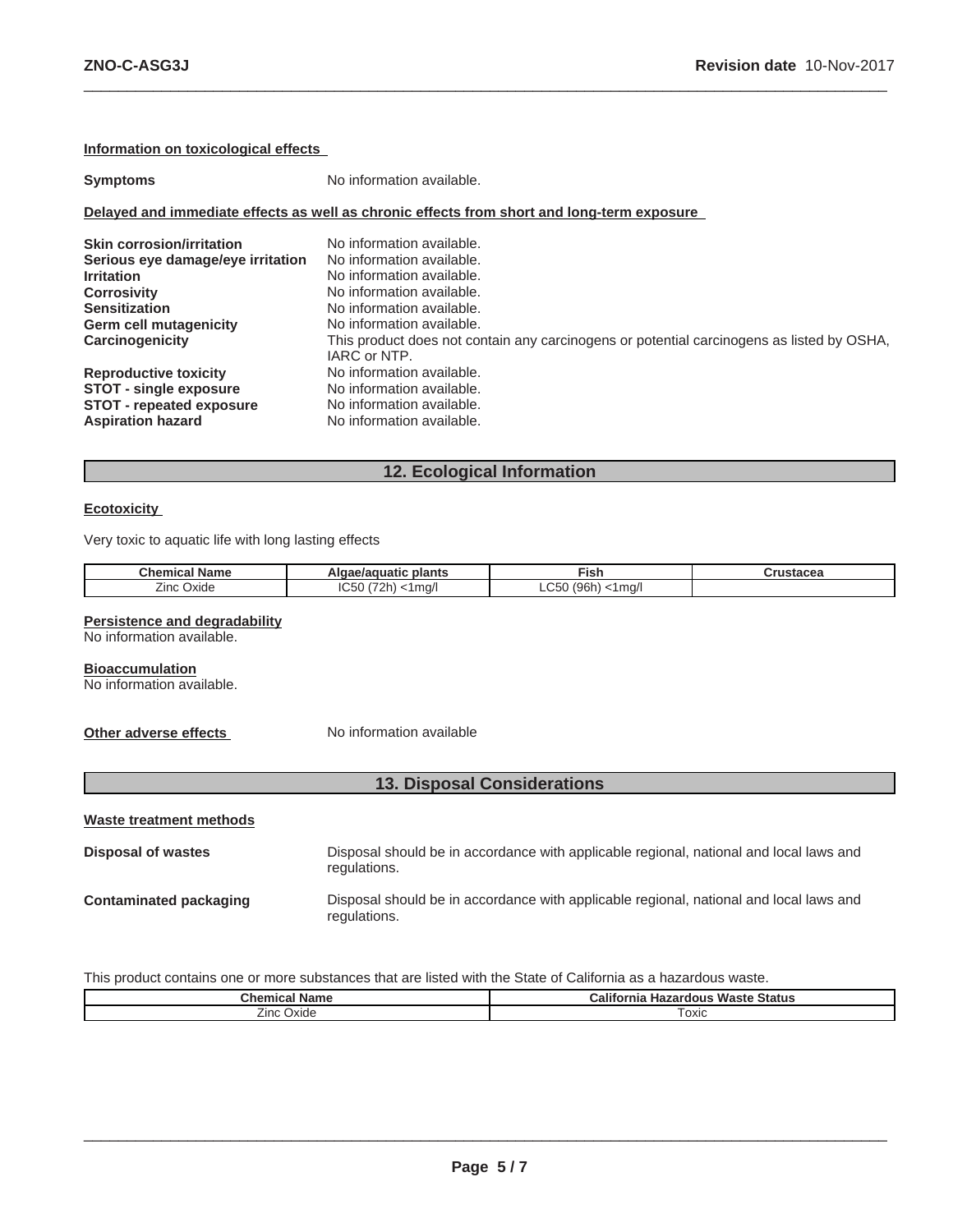# **14. Transport Information**

 $\_$  ,  $\_$  ,  $\_$  ,  $\_$  ,  $\_$  ,  $\_$  ,  $\_$  ,  $\_$  ,  $\_$  ,  $\_$  ,  $\_$  ,  $\_$  ,  $\_$  ,  $\_$  ,  $\_$  ,  $\_$  ,  $\_$  ,  $\_$  ,  $\_$  ,  $\_$  ,  $\_$  ,  $\_$  ,  $\_$  ,  $\_$  ,  $\_$  ,  $\_$  ,  $\_$  ,  $\_$  ,  $\_$  ,  $\_$  ,  $\_$  ,  $\_$  ,  $\_$  ,  $\_$  ,  $\_$  ,  $\_$  ,  $\_$  ,

| Note:                                                                                                                     | For single packaging and combination packaging containing inner packaging with<br>dangerous goods $> 5L$ for liquids or $> 5kg$ for solids:                                                        |
|---------------------------------------------------------------------------------------------------------------------------|----------------------------------------------------------------------------------------------------------------------------------------------------------------------------------------------------|
| <b>DOT</b>                                                                                                                |                                                                                                                                                                                                    |
| Proper shipping name<br><b>Hazard class</b><br><b>Packing group</b>                                                       | 3077 - Environmentally hazardous substances, solid, n.o.s<br>9<br>III                                                                                                                              |
| ICAO (air)<br>UN/ID no<br>Proper shipping name<br><b>Hazard class</b><br><b>Packing group</b>                             | 3077<br>3077 - Environmentally hazardous substances, solid, n.o.s<br>9<br>$\mathop{\rm III}$                                                                                                       |
| IATA<br>UN/ID no<br>Proper shipping name<br><b>Hazard class</b><br><b>Packing group</b>                                   | 3077<br>3077 - Environmentally hazardous substances, solid, n.o.s<br>9<br>III                                                                                                                      |
| <b>IMDG</b><br>UN/ID no<br>Proper shipping name<br><b>Hazard class</b><br><b>Packing group</b><br><b>Marine pollutant</b> | 3077<br>3077 - Environmentally hazardous substances, solid, n.o.s<br>9<br>$\mathbf{III}$<br>This product contains a chemical which is listed as a marine pollutant according to<br><b>IMDG/IMO</b> |
| <b>RID</b><br>UN/ID no<br>Proper shipping name<br><b>Hazard class</b><br><b>Packing group</b>                             | 3077<br>3077 - Environmentally hazardous substances, solid, n.o.s<br>9<br>III                                                                                                                      |
| ADR<br>UN/ID no<br>Proper shipping name<br><b>Hazard class</b><br><b>Packing group</b>                                    | 3077<br>3077 - Environmentally hazardous substances, solid, n.o.s<br>9<br>III                                                                                                                      |

# **15. Regulatory information**

| <b>International Inventories</b>                                                 |                                                                                                                         |
|----------------------------------------------------------------------------------|-------------------------------------------------------------------------------------------------------------------------|
| TSCA                                                                             | Complies                                                                                                                |
| <b>DSL/NDSL</b>                                                                  | Not Determined                                                                                                          |
| <b>EINECS/ELINCS</b>                                                             | Complies                                                                                                                |
| <b>ENCS</b>                                                                      | Not Determined                                                                                                          |
| <b>IECSC</b>                                                                     | Complies                                                                                                                |
| <b>KECL</b>                                                                      | Not Determined                                                                                                          |
| <b>PICCS</b>                                                                     | Complies                                                                                                                |
| <b>AICS</b>                                                                      | Not Determined                                                                                                          |
| Legend:                                                                          |                                                                                                                         |
| <b>TSCA</b> - United States Toxic Substances Control Act Section 8(b) Inventory  |                                                                                                                         |
| <b>DSL/NDSL</b> - Canadian Domestic Substances List/Non-Domestic Substances List |                                                                                                                         |
|                                                                                  | <b>EINECS/ELINCS</b> - European Inventory of Existing Chemical Substances/European List of Notified Chemical Substances |
| <b>ENCE</b> Lange Evicting and Now Chamical Pubetaneon                           |                                                                                                                         |

 **ENCS** - Japan Existing and New Chemical Substances

 **IECSC** - China Inventory of Existing Chemical Substances

 **KECL** - Korean Existing and Evaluated Chemical Substances

 **PICCS** - Philippines Inventory of Chemicals and Chemical Substances

 **AICS** - Australian Inventory of Chemical Substances